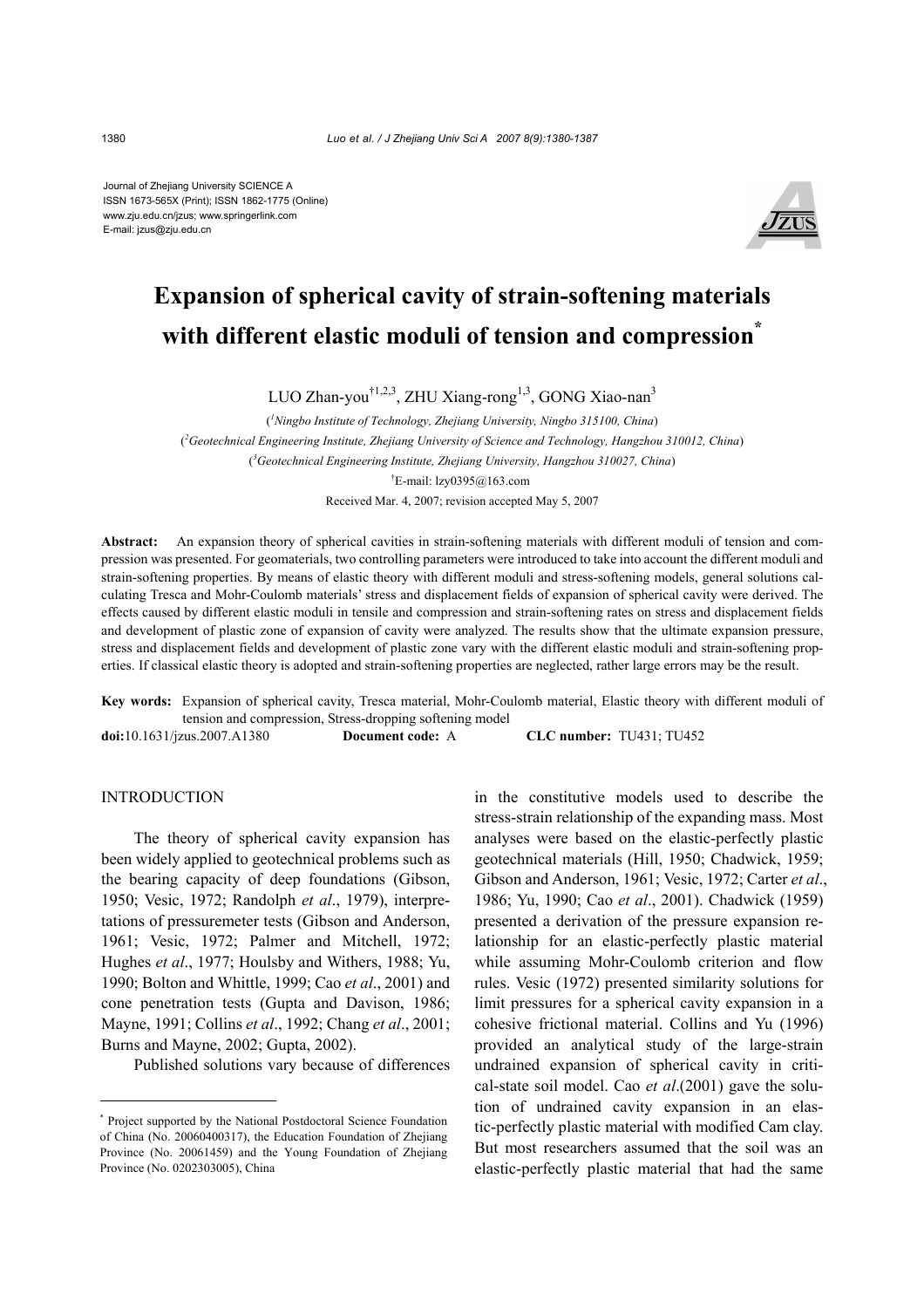modulus in tension and compression. In fact, these assumptions mentioned are only suitable for ideal materials. For geomaterials significant errors may be the result.

Soil tensile property is different from compression property, which had been verified by triaxial compression and tensile tests (Gong, 1984). Moreover, the stress-strain relationship of geomaterials has apparent peak value, as shown graphically in Fig.1 (Jiang and Shen, 1996).



**Fig.1 Representative strain-softening curve** 

From Fig.1 it is evident that: (1) When stress is below the peak stress, the material is in the elastic state at initial stage, so the stress-strain relationship can be simulated with linear elastic or nonlinear elastic model; (2) After stress peak value, the stress would decrease with the increase of strain, which is the phenomenon of strain softening; (3) When stress lowered to the residual stress, the material would be in perfectly plastic state. In the strain-softening zone the inner product of stress increment and strain increment is negative, that is to say, negative work, so numerical simulation results have no uniform value (Shen, 1982; Prevost and Hughes, 1984). In order to reflect strainsoftening behavior of geomaterials, stress-dropping softening model is applied in this paper.

# STRESS-DROPPING SOFTENING MODEL

In order to simulate the stress-strain relationship shown in Fig.1, linear functions in each phase and stress-dropping softening model (stress-dropping from peak stress to residual stress) as shown graphically in Fig.2 are applied to the expansion of the spherical cavity. For Mohr-Coulomb materials, yield surfaces in  $\pi$  plane are shown graphically in Fig.3. Point *A* and point *B* in Fig.3 are consistent with yield surfaces  $F(\sigma_{ii})=0$  and  $f(\sigma_{ii})=0$  respectively. When material is loaded to the initial yield surface (point *A*) and loading condition is satisfied, stress will drop to the subsequent yield surface (point *B*). Then plastic flow occurs and the material becomes failure finally.



**Fig.3 Stress-dropping model of Mohr-Coulomb materials in** π **plane** 

## EXPANSION PROBLEM OF SPHERICAL CAV-ITY

For spherical cavity made of materials with different elastic moduli of tensile compression and strain-softening behavior, its expansion law is different from the ideal elastic-plastic material. When a spherical cavity of initial radius  $a_0$  is expanded by uniformly distributed internal pressure *p*, it will be compressed in the radial direction and extended in the tangential direction. If the pressure increases to a critical value  $(p_c)$ , a spherical zone around the cavity will pass into the yield state and damaged surface  $S_c$ will be formed. With the increase of the internal pressure, stress dropping happens and a plastic zone around the cavity is formed. This plastic zone will expand to a radius  $r_{\text{max}}$  until the pressure reaches an ultimate value  $p_{\mu}$ . Beyond this surface, the rest of the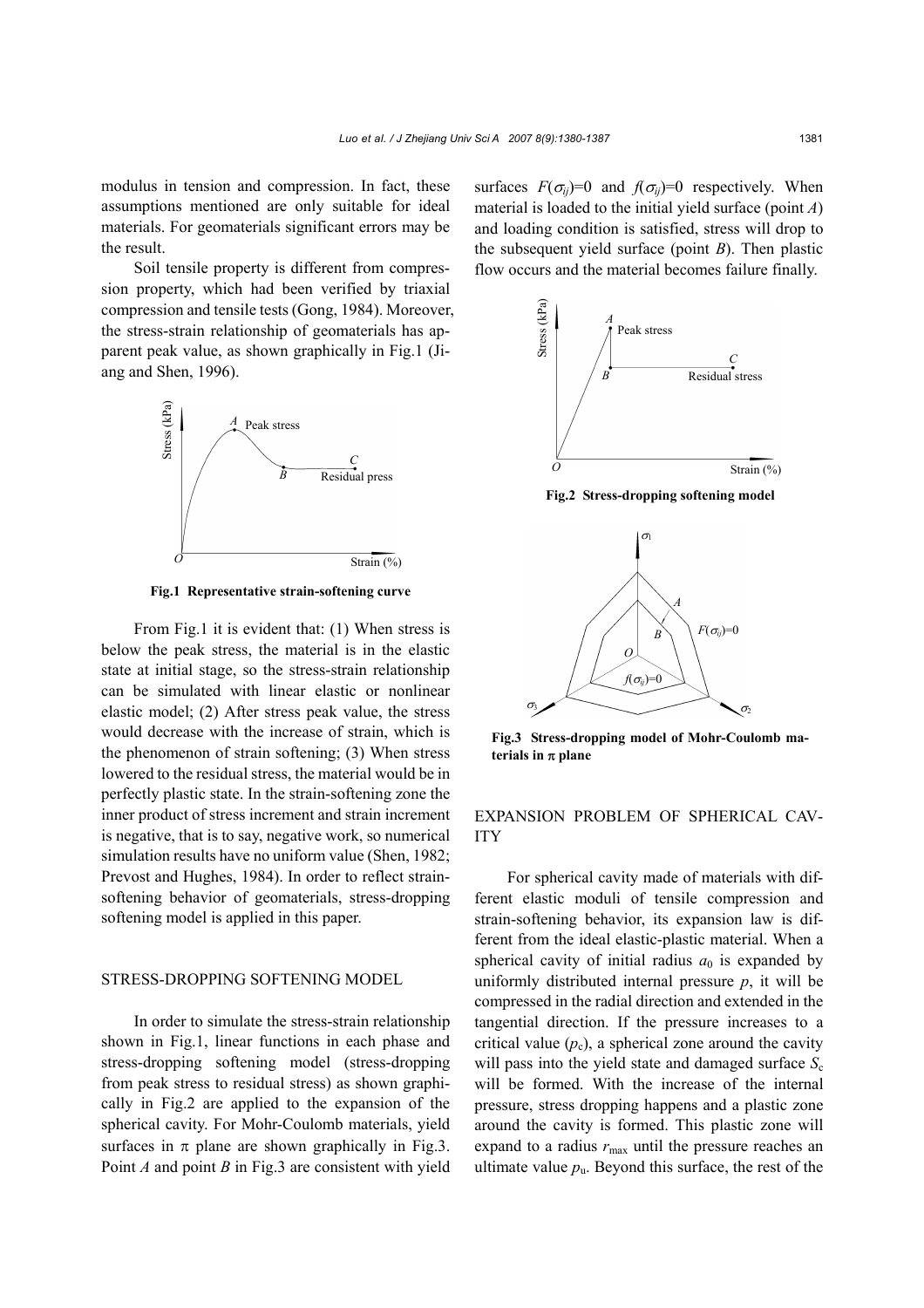mass remains in a state of elastic equilibrium. As shown in Fig.4,  $a$  is the expanded radius and  $r_1$  is the radius of damaged surface.



**Fig.4 Expansion of spherical cavity** 

### **General solution**

Apart from these assumptions of stress-strain relationship and different moduli in tension and compression, other assumptions are identical with those of Vesic (1972)'s spherical expansion theory.

Considering an element at a radial distance *r* from the cavity center, the equation of equilibrium can be expressed as follows:

$$
\frac{d\sigma_r}{dr} + \frac{2}{r}(\sigma_r - \sigma_\theta) = 0, \quad \tau_{r\theta} = 0,
$$
 (1)

where  $r$  is the distance to the cavity center.

The equations of geometry are:

$$
\varepsilon_r = \frac{\mathrm{d}u_r}{\mathrm{d}r}, \ \varepsilon_\theta = \frac{u_r}{r}.\tag{2}
$$

The coordination equation of deformation is:

$$
r\frac{\mathrm{d}\varepsilon_{\theta}}{\mathrm{d}r} + \varepsilon_{\theta} - \varepsilon_{r} = 0. \tag{3}
$$

The constitutional equations of elastic stage, based on elastic theory of different moduli (АМБАРЦУЯН, 1986), are written as follows:

$$
\begin{cases} \varepsilon_r = a_{11}\sigma_r + 2a_{12}\sigma_\theta, \\ \varepsilon_\theta = (a_{22} + a_{12})\sigma_\theta + a_{12}\sigma_r, \end{cases} \tag{4}
$$

in which  $a_{ij} = f(E^+, E^-, v^+, v^-)$  and the superscript '+'and '−' of *E* and ν respectively represent compression and

tension of soil.

For the expansion of spherical cavity,  $a_{11}$ ,  $a_{22}$ ,  $a_{12}$ , *a*21 can be obtained as follows:

$$
\begin{cases}\na_{11} = (E^+)^{-1}, \\
a_{22} = (E^-)^{-1}, \\
a_{12} = a_{21} = -V^- / E^-\n\end{cases} (5)
$$

After introducing Eq.(5) into Eq.(4), Eq.(4) transforms into

$$
\begin{cases} \varepsilon_r = \sigma_r / E^+ - 2\nu^+ \sigma_\theta / E^+, \\ \varepsilon_\theta = (1 - \nu^-) \sigma_\theta / E^- - \nu^- \sigma_r / E^- . \end{cases} \tag{6}
$$

At the plastic stage, Tresca yield criterion or Mohr-Couloumb yield criterion is applied to the problem of spherical cavity.

The initial yield function of Tresca materials takes the form:

$$
F = \sigma_r - \sigma_\theta - 2K = 0 \quad \text{(at } S_c^+), \tag{7a}
$$

and the subsequent yield function is written as:

$$
f = \sigma_r - \sigma_\theta - 2\beta K = 0
$$
 (in the plastic zone  $D_p$ ), (7b)

where  $K$  is Tresca material constant,  $\beta$  is a controlling parameter of material softening degree. If  $\beta$ =1, the soil becomes an ideal solid.

The initial yield function of Mohr-Coulomb material takes the form:

$$
F = (\sigma_r - \sigma_\theta) - (\sigma_r + \sigma_\theta)\sin\varphi - 2c\cos\varphi = 0, \text{ (8a)}
$$

and the subsequent yield function can be written as:

$$
f = (\sigma_r - \sigma_\theta) - (\sigma_r + \sigma_\theta)\sin\varphi_r - 2c_r\cos\varphi_r = 0, \text{ (8b)}
$$

in which *c*,  $\varphi$ ,  $c_r$  and  $\varphi$  are material cohesion, angle of internal friction, residual cohesion and residual angle of internal friction, respectively.

#### **General solution of elastic-plastic analyses**

1. Elastic zone  $D_e$ ,  $D_e = \{r|r \ge a, p \le p_c\}$ Stress function  $\psi(r)$  is chosen to make  $\sigma_r$  and  $\sigma_\theta$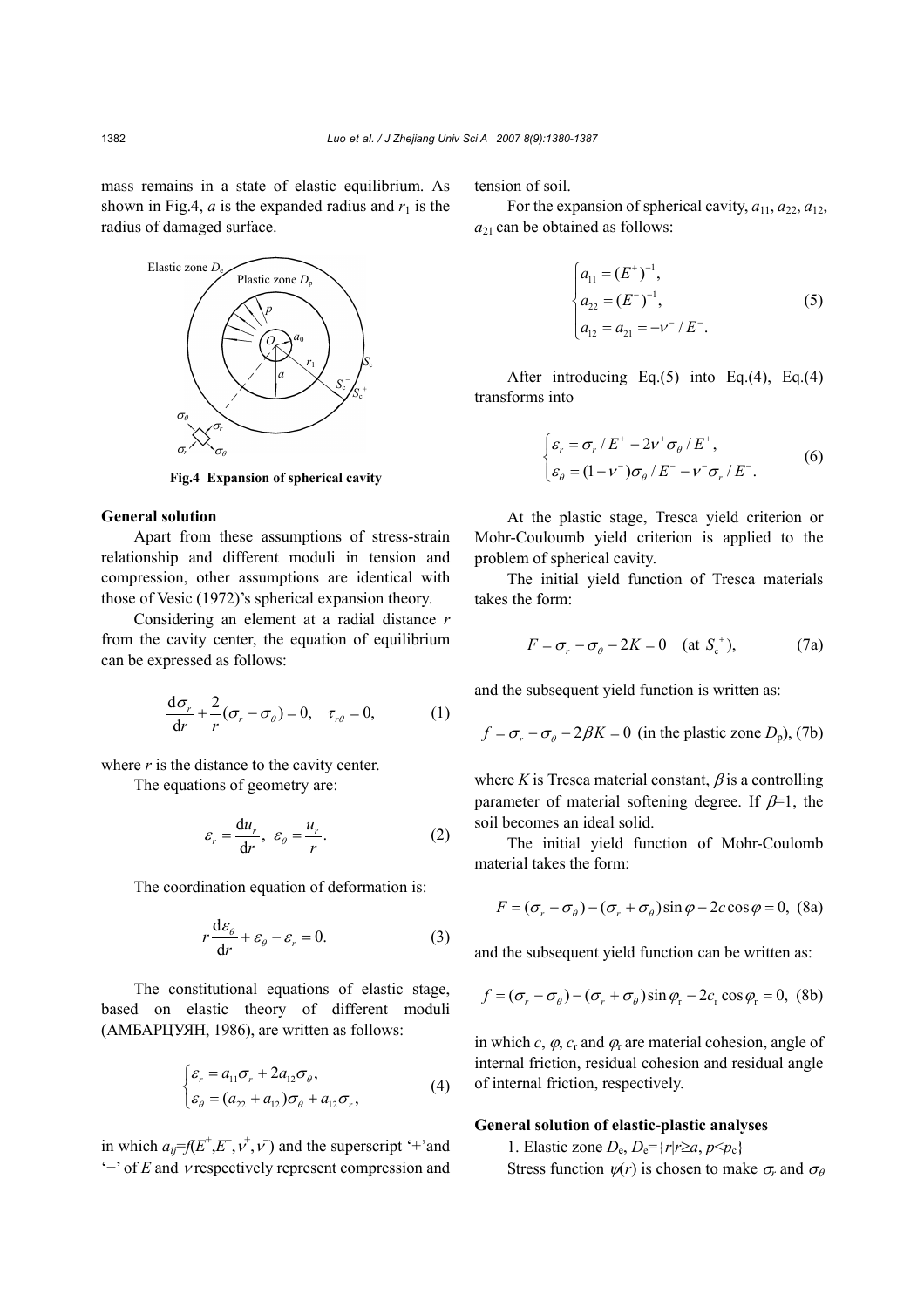become as follows:

$$
\begin{cases}\n\sigma_r = 2\psi/r, \\
\sigma_\theta = \frac{d\psi}{dr} + \frac{\psi}{r}.\n\end{cases}
$$
\n(9)

Introducing Eqs. $(4)$ ,  $(5)$  and  $(9)$  into Eq. $(3)$ , the following expression can be obtained:

$$
r^{2} \frac{d^{2} \psi}{dr^{2}} + 2r \frac{d \psi}{dr} - 2 \frac{a_{11} + a_{12}}{a_{22} + a_{12}} \psi = 0.
$$
 (10)

The following solution of the differential Eq.(10) is derived as follows:

$$
\psi(r) = At^{(\lambda - 1)/2} + Bt^{-(\lambda + 1)/2}, \tag{11}
$$

in which, both *A* and *B* are the integration constant, *t* is the function of *r*, and

$$
\lambda = \sqrt{1 + 8\frac{a_{11} + a_{12}}{a_{22} + a_{12}}} = \sqrt{1 + 8\frac{E^{-}(1 - \nu^{+})}{E^{+}(1 - \nu^{-})}}.
$$
 (12)

By inserting Eq.(11) into Eq.(9), as well as the boundary condition, the following expression can be obtained

$$
\begin{cases} \sigma_r = p(a/r)^{\alpha+3/2}, \\ \sigma_\theta = -\eta p(a/r)^{\alpha+3/2}, \end{cases}
$$
 (13)

where

$$
\alpha = \sqrt{1/4 + 2E^{-}(1 - \nu^{+})/[E^{+}(1 - \nu^{-})]},
$$
  
\n
$$
\eta = \sqrt{1/16 + E^{-}(1 - \nu^{+})/[2E^{+}(1 - \nu^{-})]} - 1/4.
$$

Taking account of Eqs. $(2)$ ,  $(6)$  and  $(13)$ , the following expression can be obtained:

$$
u_r = -\frac{(1 - v^{-})(\alpha - 1/2) + 2v^{-}}{2E^{-}} p(a/r)^{\alpha + 3/2} r. \tag{14}
$$

Eqs.(13) and (14) are respectively formulas of computing stress and displacement in the elastic zone  $D_e = \{r|r\geq a, p \leq p_c\}$ . For the plastic zone  $D_p = \{r|r\geq r_1, p_c\geq r_2\}$  $p \geq p_c$ ,  $r_1$  and  $p'$  substituted for *a* and *p* respectively, where  $r_1$  is radius of the plastic zone  $D_p$  and  $p'$  is the radial stress of the yield surface  $S_c^+$ .

2. Plastic zone  $D_p$ ,  $D_p = \{r | a \le r \le r_1, p \ge p_c\}$ (1) Tresca material

When the internal pressure increases to the critical stress  $p_c$ , the plastic zone around the cavity will occur. At this moment the cavity has a radius  $r_1$ , where  $r_1=a$ .

Combining Eq.(13) with Eq.(7a), the following expression can be obtained:

$$
p_{\rm c} = 2K/(1+\eta). \tag{15}
$$

Combining Eq.(1) with Eq.(7b), as well as the boundary condition, stress fields of the plastic zone are written as follows:

$$
\sigma_r = p - 4\beta K \ln \frac{r}{a},\tag{16a}
$$

$$
\sigma_{\theta} = p - 2\beta K \left( 2\ln \frac{r}{a} + 1 \right). \tag{16b}
$$

When  $\sigma_r = p_c = 2K/(1+\eta)$ , Eq.(16a) transforms into:

$$
p = \frac{2}{1+\eta}K + 4\beta K \ln\frac{r}{a}.\tag{17}
$$

This plastic zone will expand until the pressure reaches the ultimate value  $p_{\rm u}$ . At this moment the plastic zone around the cavity will extend to a maximum radius  $r_{\text{max}}$ , so Eq.(17) transforms into

$$
p_{\rm u} = \frac{2}{1+\eta} K + 4\beta K \ln \frac{r_{\rm max}}{a}.\tag{18}
$$

The average plastic volumetric strain ∆ of Tresca material is equal to zero (Vesic, 1972; Gong, 1999), so the change of volume of the cavity is equal to the change of volume of the elastic zone; this relationship can be written as follows:

$$
a^3 - a_0^3 = r_{\text{max}}^3 - (r_{\text{max}} - u_r)^3. \tag{19}
$$

Substituting Eq.(14) into Eq.(19), and ignoring higher order terms of  $u_r^3$ , Eq.(19) becomes

$$
(r_{\text{max}}/a)^3 = (1 - a_0^3/a^3)/(3m - 3m^2), \qquad (20)
$$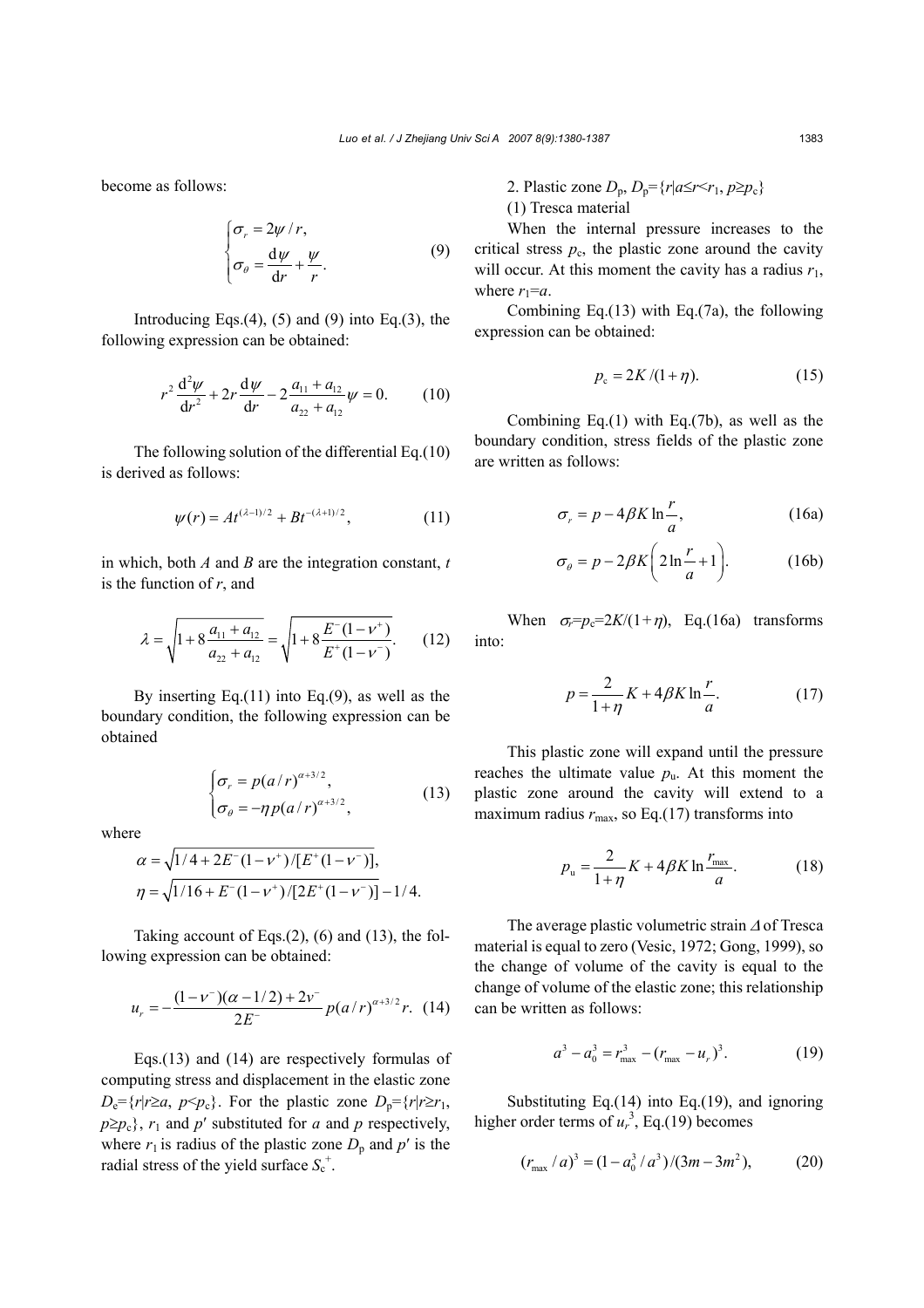where

$$
m = [(1 - v^{-})(\alpha - 1/2) + 2v^{-}]K/[E^{-}(1 + \eta)]. (21)
$$

After introducing Eq.(20) into Eq.(18), the ultimate pressure  $p_u$  can be obtained as follows:

$$
p_{\rm u} = \left(\frac{2}{1+\eta} + \frac{4}{3}\beta \ln \frac{1-a_0^3/a^3}{3m-3m^2}\right)K. \tag{22}
$$

If  $\beta=1$ ,  $E^+=E^-, v^+=v^-$  and neglecting the higher powers of  $m^2$  and  $a_0^2$ , Eqs.(20) and (21) respectively transform into:

$$
\left(\frac{r_{\text{max}}}{a}\right)^3 = \frac{E}{2(1+\nu)K},\tag{23}
$$

$$
p_{u} = \frac{4}{3} \left( 1 + \ln \frac{E}{2(1 + v)K} \right) K.
$$
 (24)

Eq.(24) is identical with the solution of ideal elastic-plastic material (Vesic, 1972; Gong, 1999).

In the elastic zone  $(r \ge r_1)$  by inserting Eq.(15) into Eq.(13), the following expression can be obtained:

$$
\sigma_r = \frac{2K}{1+\eta} \left(\frac{r_1}{r}\right)^{\alpha+3/2},
$$
\n
$$
\sigma_\theta = -\frac{2\eta K}{1+\eta} \left(\frac{r_1}{r}\right)^{\alpha+3/2},
$$
\n(25)

$$
u_r = -\frac{\left[ (1 - v^-)(\alpha - 1/2) + 2v^- \right] K}{E^-(1 + \eta)} (r_1/r)^{\alpha + 3/2} r. (26)
$$

If it is further assumed that prior to the application of load, the following expressions could be derived as above.

For the elastic zone ( $r \ge a$ ,  $p \le p_c$ ), the following expressions can be obtained:

$$
\begin{cases}\n\sigma_r = (p - p_0)(a/r)^{\alpha+3/2} + p_0, \\
\sigma_\theta = -\eta(p - p_0)(a/r)^{\alpha+3/2} + p_0, \\
u_r = -\frac{(1 - v^-)(\alpha - 1/2) + 2v^-}{2E^-}(p - p_0)(a/r)^{\alpha+3/2}r.\n\end{cases}
$$
\n(27)

The critical pressure between the elastic zone and the plastic zone is:

$$
p_{\rm c} = 2K/(1+\eta) + p_0. \tag{28}
$$

Stresses in the plastic zone are shown as follows

$$
\sigma_r = p - 4\beta K \ln(r/a), \qquad (29a)
$$

$$
\sigma_{\theta} = p - 2\beta K[2\ln(r/a) + 1].
$$
 (29b)

The ultimate pressure is:

$$
p_{\rm u} = \left(\frac{2}{1+\eta} + \frac{4}{3}\beta \ln \frac{1-a_0^3/a^3}{3m-3m^2}\right)K + p_0. \tag{30}
$$

### (2) Mohr-Coulomb material

Being completely analogous to previous section, the critical yield stress by taking the yield function into account can be written as follows:

$$
p_c = \frac{2c\cos\varphi}{1 + \eta - (1 - \eta)\sin\varphi}.
$$
 (31)

In the plastic zone  $(a \leq r \leq r_1)$ , introducing Eq.(8b) into Eq.(1), the following equation can be obtained:

$$
\frac{d\sigma_r}{dr} + \frac{4\sin\varphi_r}{1 + \sin\varphi_r} \frac{\sigma_r}{r} + \frac{c_r \cos\varphi_r}{1 + \sin\varphi_r} \frac{4}{r} = 0.
$$
 (32)

The solution of the differential equation is:

$$
\sigma_r = (p + c_r \cot \varphi_r)(a/r)^{\frac{4 \sin \varphi_r}{1 + \sin \varphi_r}} - c_r \cot \varphi_r,
$$
 (33a)  

$$
\sigma_\theta = \frac{1 - \sin \varphi_r}{1 + \sin \varphi_r} (p + c_r \cot \varphi_r)(a/r)^{\frac{4 \sin \varphi_r}{1 + \sin \varphi_r}}
$$
 (33b)  

$$
- c_r \cot \varphi_r - \frac{2c_r \cos \varphi_r}{1 + \sin \varphi_r}.
$$

When  $r=r_1$ , the critical yield pressure can be shown as follows:

$$
\sigma_{r_1} = p_c = \frac{2c \cos \varphi}{1 + \eta - (1 - \eta) \sin \varphi}.
$$

For  $r_1 = r_{\text{max}}$ , the ultimate pressure is written to be as follows: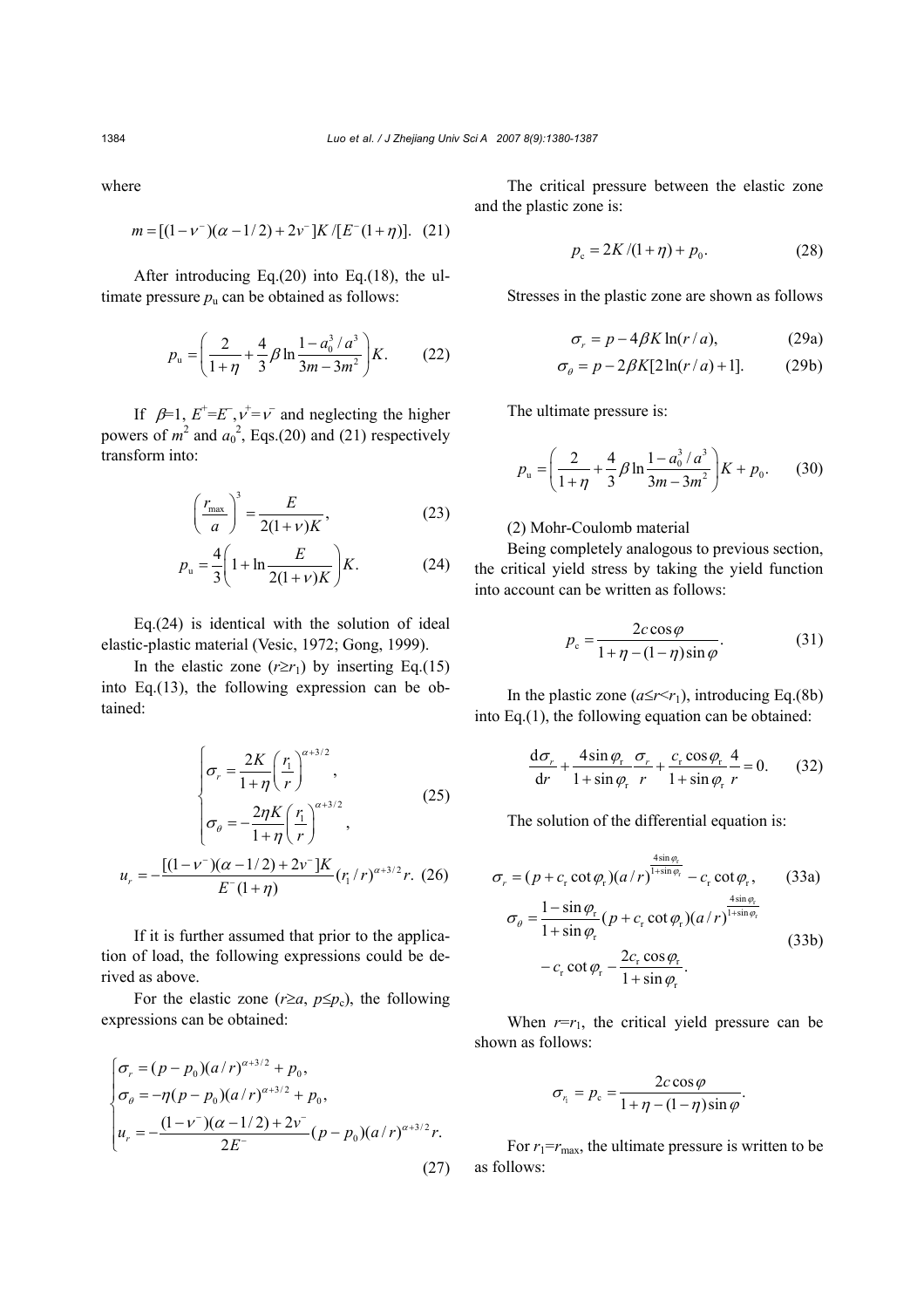$$
p_{\rm u} = \left(\frac{2c\cos\varphi}{1+\eta-(1-\eta)\sin\varphi} + c_{\rm r}\cot\varphi_{\rm r}\right) (r_{\rm max}/a)^{\frac{4\sin\varphi_{\rm r}}{1+\sin\varphi_{\rm r}}}
$$
  
- c<sub>r</sub> \cot\varphi\_{\rm r}. (34)

Because plastic volumetric strain of Mohr-Coulomb material is not equal to zero, the average plastic volumetric strain *∆* is used. A relationship stating that the change of volume of the cavity is equal to the change of volume of elastic zone plus the change of volume of the plastic zone is also used. In this way, the following expression can be obtained

$$
a^3 - a_0^3 = r_{\text{max}}^3 - (r_{\text{max}} - u_r)^3 + (r_{\text{max}}^3 - a^3) \Delta.
$$
 (35)

Substituting Eq.(26) into Eq.(34), and ignoring higher order terms of  $u_r^3$ , Eq.(35) becomes:

$$
\left(\frac{r_{\text{max}}}{a}\right)^3 = \frac{1}{\Delta + 3n - 3n^2} \left(1 + \Delta - \frac{a_0^3}{a^3}\right),\tag{36}
$$

where

$$
n = \frac{\left[ (1 - v^{-})(\alpha - 1/2) + 2v^{-} \right] c \cos \varphi}{E^{-}[1 + \eta - (1 - \eta)\sin \varphi]}.
$$
 (37)

Combining Eq.(33) with Eq.(34), the following expression can be obtained:

$$
p_{\mathrm{u}} = \left[\frac{1}{\Delta + 3n - 3n^2} \left(1 + \Delta - \frac{a_0^3}{a^3}\right)\right]^{\frac{4\sin\varphi_{\mathrm{r}}}{3(1 + \sin\varphi_{\mathrm{r}})}}
$$

$$
\cdot \left(\frac{2c\cos\varphi}{1 + \eta - (1 - \eta)\sin\varphi} + c_{\mathrm{r}}\cot\varphi_{\mathrm{r}}\right) - c_{\mathrm{r}}\cot\varphi_{\mathrm{r}}.
$$
(38)

If  $\varphi = \varphi$ ,  $c_r = c$  and neglecting the small quantity of  $n^2$  and  $(a_0/a)^2$ , Eq.(38) transforms into:

$$
p_{\rm u} = \left[ \frac{(1+\Delta)(3-\sin\varphi)E}{\Delta E(3-\sin\varphi) + 2(1+\nu)c\cos\varphi} \right]^{\frac{4\sin\varphi}{3(1+\sin\varphi)}}
$$
(39)  
 
$$
\cdot \left( \frac{4c\cos\varphi}{3-\sin\varphi} + c\cot\varphi \right) - c\cot\varphi.
$$

*∆* mentioned above is the function of stress conditions in the plastic zone and cannot be determined unless these conditions are known and introduced into an equation such as Eq.(36). To bypass this difficulty, it is possible to use iteration as follows:

(i) Determine the stresses condition in the plastic zone with an assumed average volumetric strain *∆*1;

(ii) From stress conditions as obtained under (i) and from a volume change-stress relationship determine a revised volumetric strain *∆*2;

(iii) With the revised value of *∆*2 repeat the procedure under (i) and (ii). if the newly determined  $\Delta_3$  is not much different from the revised value *∆*2, a satisfactory solution can be obtained, and the ultimate cavity pressure can be determined from *∆*3 and other data of the problem. If *∆*3 and *∆*2 are still significantly different, the process should be repeated.

In the elastic zone  $(r \ge r_1)$ , combining Eq.(13) with Eq.(31), the following equations can be obtained:

$$
\sigma_r = \frac{2c\cos\varphi}{1 + \eta - (1 - \eta)\sin\varphi} \left(\frac{r_1}{r}\right)^{\alpha + 3/2}, \qquad (40a)
$$

$$
\sigma_{\theta} = \frac{-2\eta c \cos \varphi}{1 + \eta - (1 - \eta) \sin \varphi} \left(\frac{r_1}{r}\right)^{\alpha + 3/2},\tag{40b}
$$

$$
u_r = -\frac{[(1 - v^{-})(\alpha - 1/2) + 2v^{-}]\cos\varphi}{E^{-}[1 + \eta - (1 - \eta)\sin\varphi]} \left(\frac{r_1}{r}\right)^{\alpha + 3/2} r. (41)
$$

### (3) Application limit of the closed solution

The solution for the pressure expansion curve is obtainable whenever the restriction of small strains is imposed. When this restriction is relaxed, only the solution for the limit condition at infinitely large deformation is obtainable in closed form. Numerical techniques must be used to obtain the entire pressure-expansion curve including the large portion. The use of the numerical procedure has not been pursued here.

The closed form solutions will have application in the following practical problems. The small strain solutions for the spherical cavity are applicable to the interpretation of pressuremeter tests. Limit solutions for the spherical cavity may have application in the determination of the end bearing capacity of deep foundations in cohesive frictional soil.

#### COMPARISON AND ANALYSES

In order to compare with the ideal elastic-plastic material and reflect the effects caused by different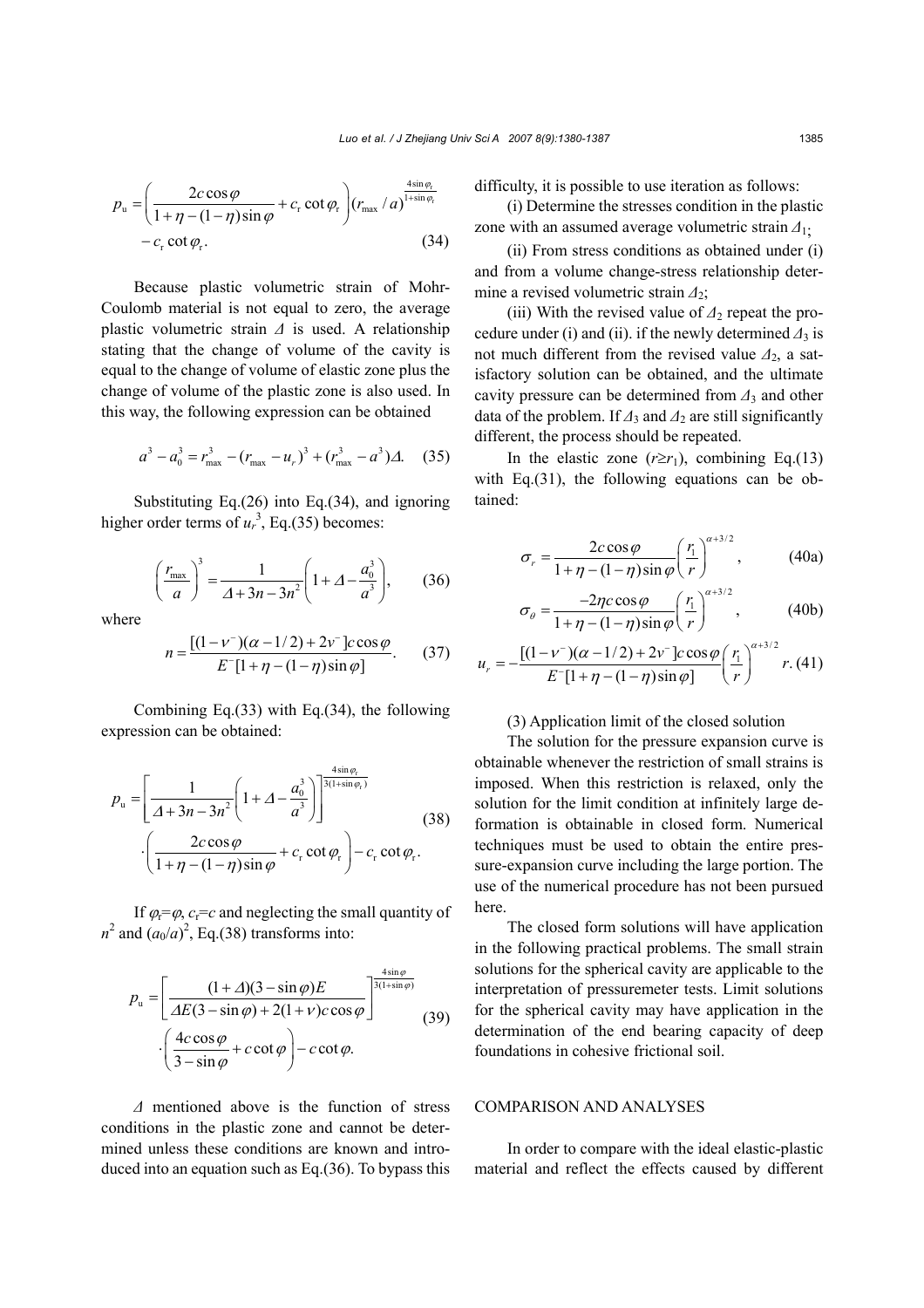elastic moduli in tension and compression and strain softening rates on stress and displacement fields and development of the plastic zone, Tresca material is used as an example. It is assumed that  $E^+$ =1.0×10<sup>5</sup> kPa,  $K=10^3$  kPa,  $v'=0.3$ ,  $a_0/a=0.5$ . Parameters  $\eta$  and  $\beta$ are respectively regarded as controlling parameters for different moduli and strain-softening properties.

# Ultimate cavity pressure  $p_u$  and the critical yield **pressure**  $p_c$  vary with parameters  $\eta$  and  $\beta$

Fig.5 clearly demonstrates the normalized ultimate pressure  $p_u/K$  reduces with the decreases of softening parameter  $\beta$  and increases with the decrease of modulus parameter  $\eta$ . In Fig.6 the normalized critical yield pressure  $p_c/K$  reduces with the increase of modulus parameter  $\eta$ .



**Fig.5**  $p_{\text{u}}/K$  vs  $\beta$  curves with different  $\eta$ 



**Fig.6**  $p_c/K$  vs  $\eta$  curve ( $\beta=1$ )

1. Development of the plastic zone

In Figs.7 and 8 the normalized cavity expansion pressure  $p/K$  is plotted against normalized cavity radius  $r_1/a$ . Fig.7 shows the normalized cavity expansion pressure *p*/*K* increases very rapidly with the increase of the softening parameter  $\beta$ . However in Fig.8 the normalized cavity expansion pressure *p*/*K* reduces with the modulus parameter  $\eta$ .



**Fig.7**  $p/K$  vs  $r_1/a$  curves with different  $\beta(\eta=0.5)$ 



**Fig.8**  $p/K$  vs  $r_1/a$  curves with different  $p(\beta=1)$ 

#### 2. Stress field

Fig.9 shows the relationship of the normalized internal pressure  $p/K$  and the normalized radial stress <sup>σ</sup>*r*/*K* varying with softening parameter β. When the internal pressure is below the normalized critical pressure  $p_c/K$ , the relationship of  $p/K \sim \sigma_r/K$  is the same. But over the normalized critical pressure  $p_c/K$ , the curves of  $p/K \sim \sigma/K$  appear separated. From Fig.10 it is apparent that before the normalized critical pressure  $p_c/K$ , the curves will appear separated, however all the curves will trend towards one curve with the increase of the normalized normal radial stress  $\sigma_r/K$ .



**Fig.9**  $p/K \sim \sigma_r/K$  curves with different  $\beta(\eta=1, r_1/a=3.0)$ 

.